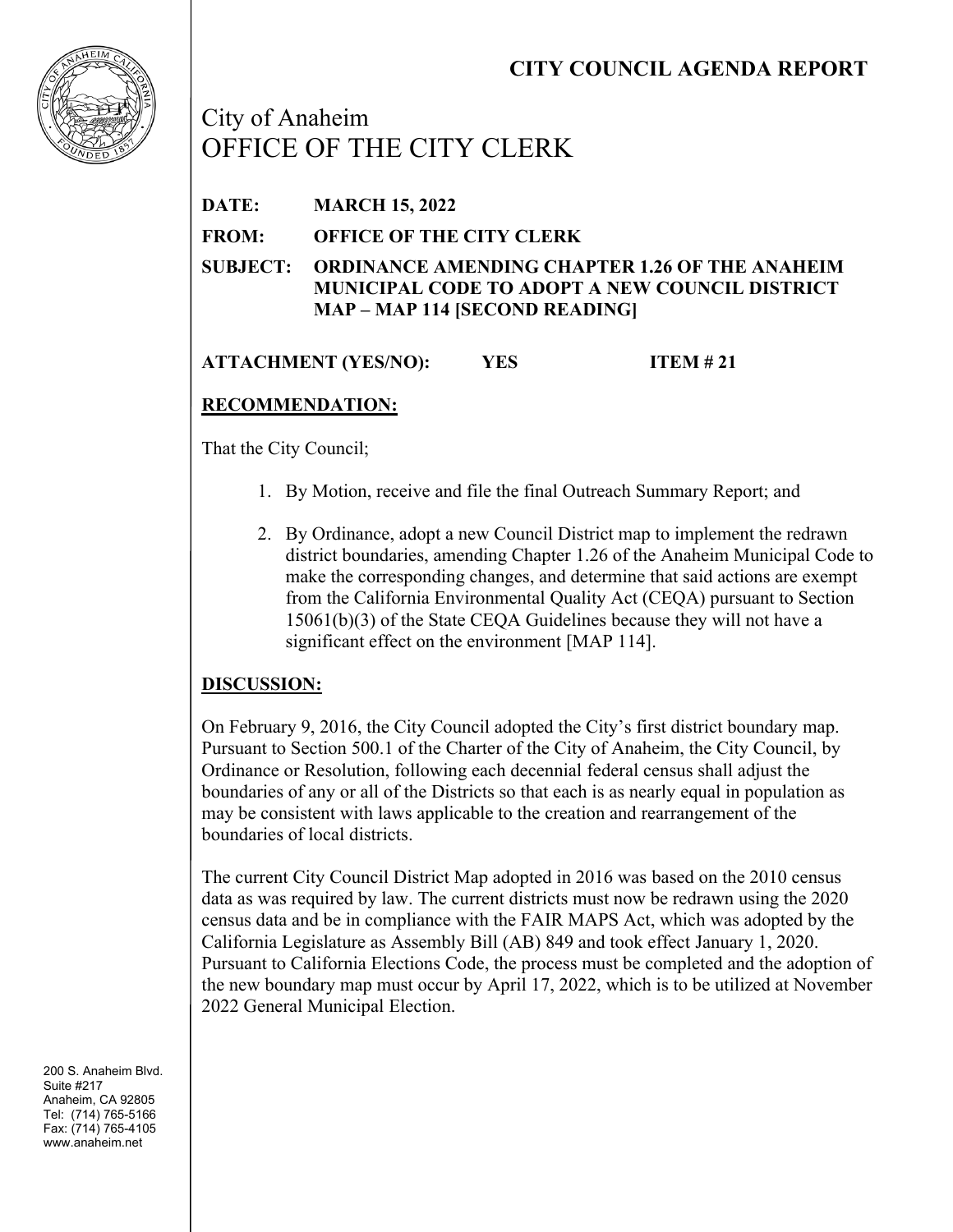Redistricting - Ordinance amending Chapter 1.26 of the Anaheim Municipal Code to adopt a new Council District Map – MAP 114 [Second Reading] March 15, 2022 Page 2 of 5

#### *PUBLIC HEARINGS*

The FAIR MAPS Act provides specific procedural requirements the City Council must meet before adopting a final map of district boundaries in the redistricting process. The City must hold at least four public hearings that enable community members to provide input regarding the composition of the City Council Districts.

In compliance with the FAIR MAPS act, the City held the following community meetings and public hearings:

| <b>Date</b>                                                                                                              | <b>Action</b>                                                                                                                                                                                                                                                                               |
|--------------------------------------------------------------------------------------------------------------------------|---------------------------------------------------------------------------------------------------------------------------------------------------------------------------------------------------------------------------------------------------------------------------------------------|
| <b>Workshop</b><br>July 13, 2021                                                                                         | Overview of Redistricting Process.                                                                                                                                                                                                                                                          |
| 1st Public Hearing<br>August 10, 2021                                                                                    | Overview of FAIR MAPS Act<br>requirements, process, and criteria<br>Discussion of "Communities of Interest"<br>Presentation of mapping tool options for<br>public participation<br>Public input and comments                                                                                |
| <b>Community Redistricting Meetings</b><br>September 2021<br>[Seven (7) meetings, including a<br>virtual meeting]        | Review of the redistricting process<br>Ξ.<br>Discussion of "Communities of Interest"<br>$\overline{\phantom{0}}$<br>Demonstration of mapping tool options<br>Ξ.<br>Public input and comments on communities<br>-<br>of interest                                                             |
| 2nd Public Hearing<br>October 5, 2021                                                                                    | Review of FAIR MAPS Act requirements,<br>$\overline{\phantom{0}}$<br>process, and criteria<br>Discussion of "Communities of Interest"<br>Review of mapping tool options for public<br>participation<br>Public input and comments                                                            |
| <b>Neighborhood Services - District</b><br><b>Meetings</b><br>October 2021<br>$\sqrt{\text{s}ix(6)}$ in-person meetings] | <b>Update on the Redistricting Process</b><br>Ξ.<br>Review of mapping tool options for public<br>participation<br>Encouraged written comments and/or<br>submittal of a proposed map(s) by<br>October 22, 2021 for presentation at the<br>3 <sup>rd</sup> public hearing on November 2, 2021 |

#### **Redistricting Community Meetings and Public Hearings**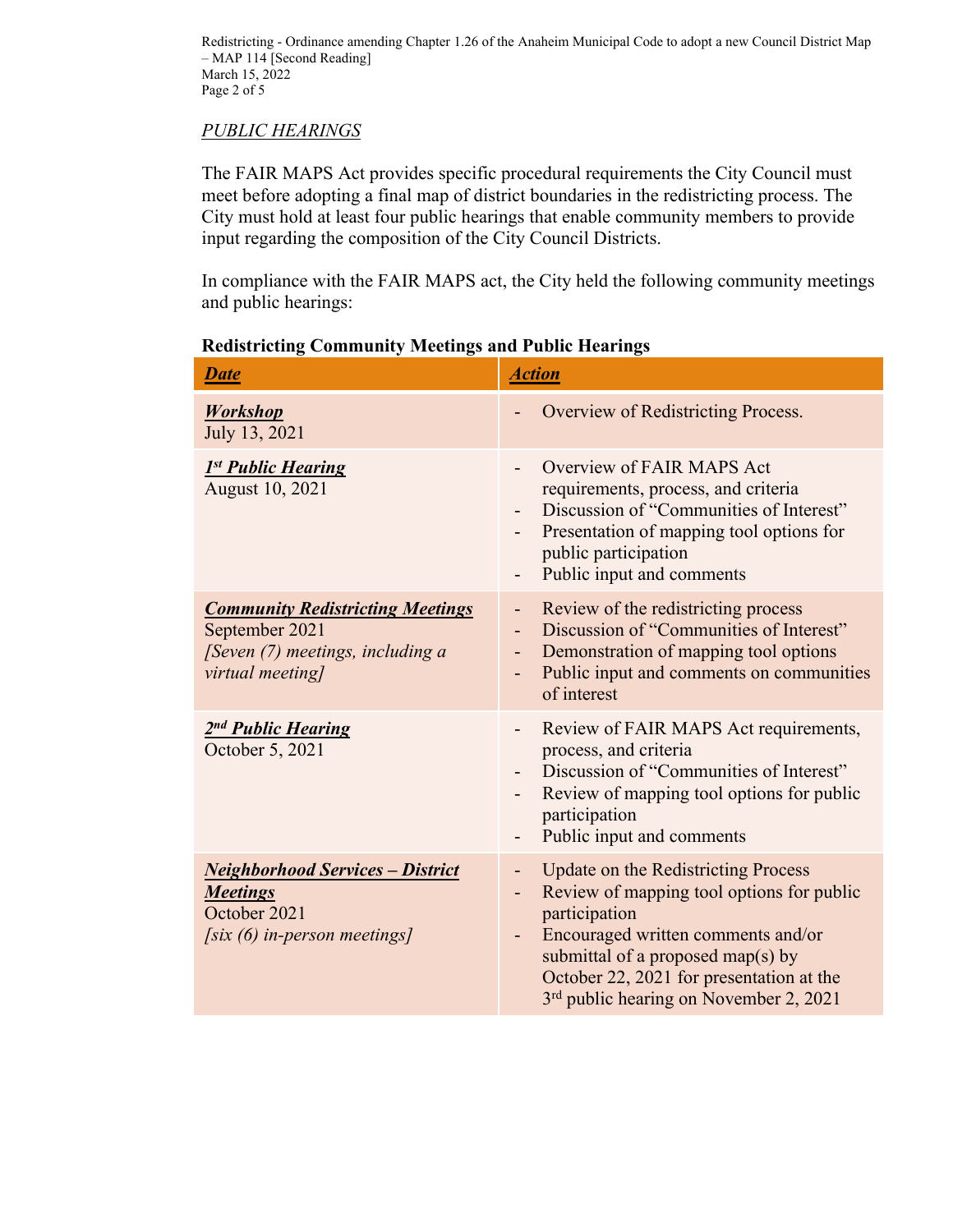Redistricting - Ordinance amending Chapter 1.26 of the Anaheim Municipal Code to adopt a new Council District Map – MAP 114 [Second Reading] March 15, 2022 Page 3 of 5

# **Redistricting Community Meetings and Public Hearings (***continued***)**

| <b>Date</b>                                                                                                                 | <b>Action</b>                                                                                                                                                                                                                                                                                                                                                                                                                                                                                                                                                                         |
|-----------------------------------------------------------------------------------------------------------------------------|---------------------------------------------------------------------------------------------------------------------------------------------------------------------------------------------------------------------------------------------------------------------------------------------------------------------------------------------------------------------------------------------------------------------------------------------------------------------------------------------------------------------------------------------------------------------------------------|
| 3rd Public Hearing<br>November 2, 2021                                                                                      | Review of FAIR MAPS Act requirements,<br>process, criteria, and "Communities of<br>Interest"<br>Presentation of nine (9) proposed draft<br>$\overline{\phantom{a}}$<br>City Council District maps [six (6) public<br>submissions; three (3) NDC submittals<br>based on community comments]<br>Review of mapping tool options<br>-<br>Public input and comments<br>$\qquad \qquad \blacksquare$                                                                                                                                                                                        |
| <b>Community Redistricting Meetings</b><br>November – December 2021<br>[Seven (7) meetings, including a<br>virtual meeting] | Review of the redistricting process<br>$\blacksquare$<br>Presentation of the nine (9) proposed draft<br>-<br>City Council District maps presented at the<br>November 2, 2021 public hearing<br>Demonstration of mapping tool options<br>$\overline{\phantom{a}}$<br>Public input on communities of interest<br>Encouraged written comments and/or<br>submittal of proposed maps by December<br>30, 2021 for consideration at the January 11<br>public hearing (continued to January 25)                                                                                               |
| 4 <sup>th</sup> Public Hearing<br>January 25, 2022<br>(continued from January 11, 2022)                                     | Review of FAIR MAPS Act requirements,<br>$\overline{\phantom{a}}$<br>process, criteria, and "Communities of<br>Interest"<br>Presentation of fifteen (15) proposed draft<br>City Council District maps [twelve (12)<br>public submissions; three (3) NDC<br>submittals based on community comments<br>at Community Redistricting Meetings]<br>Review of mapping tool options for public<br>$\overline{\phantom{a}}$<br>participation<br>Public input and comments<br>Four (4) Focus Maps selected by the City<br><b>Council and direction to NDC on mapping</b><br><i>alternatives</i> |
| <b>Neighborhood Services - District</b><br><b>Meetings</b><br>February 2022<br>[three (3) virtual meetings]                 | <b>Update on the Redistricting Process</b><br>Presentation of the four (4) focus maps<br>$\overline{\phantom{a}}$<br>selected by the City Council; and two (2)<br>alternative maps created by NDC based on<br>comments by the City Council and public at<br>the January 25, 2022 public hearing<br>Encouraged written comments and/or<br>revised map(s) by February 18, 2022 for<br>presentation at the March 1 Public Hearing                                                                                                                                                        |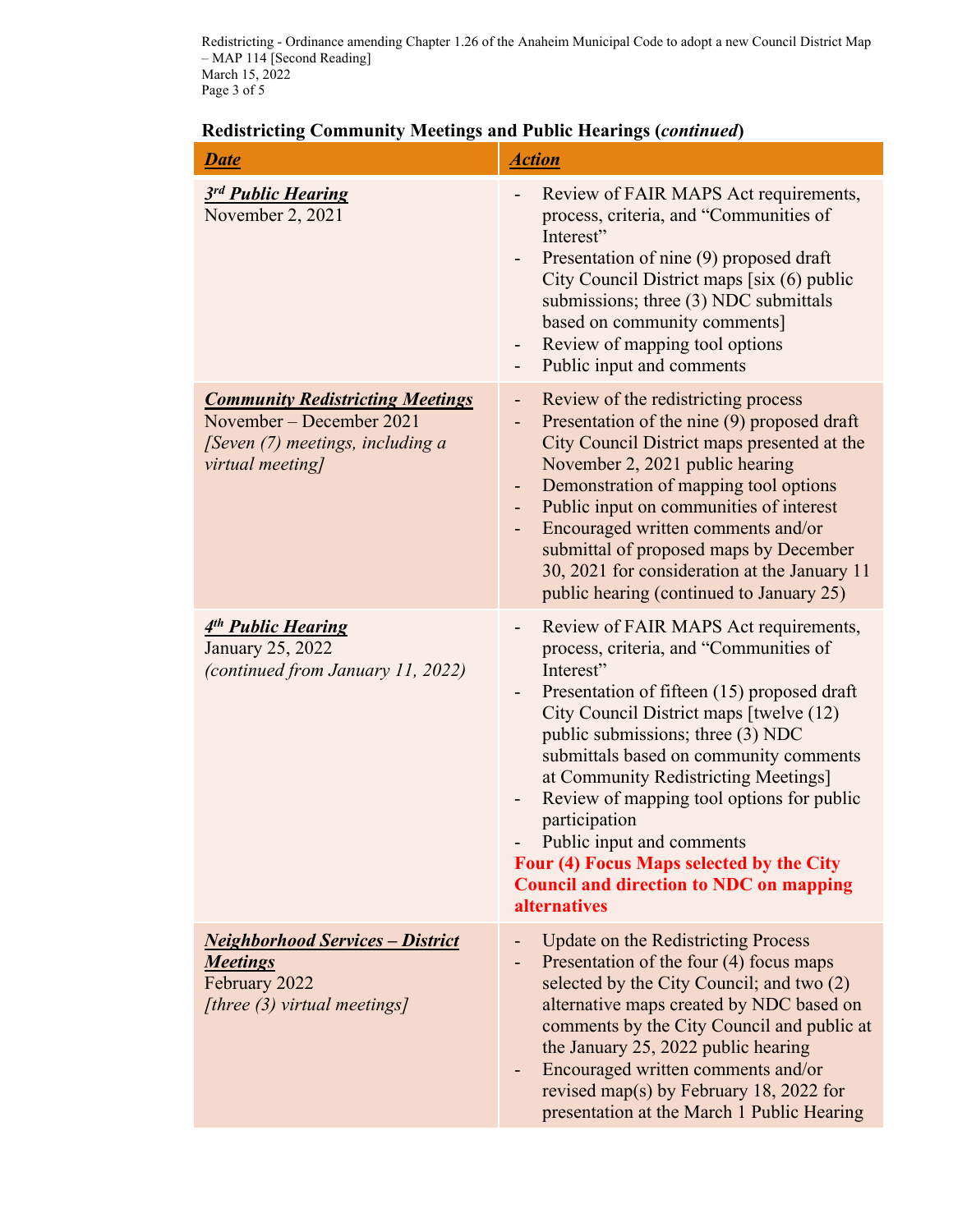Redistricting - Ordinance amending Chapter 1.26 of the Anaheim Municipal Code to adopt a new Council District Map – MAP 114 [Second Reading] March 15, 2022 Page 4 of 5

| <b>Date</b>                                     | <i><b>Action</b></i>                                                                                                                                                                                                           |
|-------------------------------------------------|--------------------------------------------------------------------------------------------------------------------------------------------------------------------------------------------------------------------------------|
| 5 <sup>th</sup> Public Hearing<br>March 1, 2022 | - Review of the six $(6)$ Focus Maps<br>published as of February 2, 2022<br>- Public input and comments<br><b>MAP 114 selected by the City Council and</b><br>introduced Ordinance adopting new Council<br><b>District map</b> |

#### **City of Anaheim Redistricting Meetings and Public Hearings (***continued***)**

# *MAP 114 SELECTED*

At the March 1, 2022 meeting, the City Council held its 5<sup>th</sup> Public Hearing to receive input on the four (4) Focus Maps selected at the January 25, 2022 Public Hearing, including the City demographer's, Dr. Justin Levitt, two (2) alternative maps.

Pursuant to California Elections Code Section 21608(d)(1), the maps were published for at least seven days before the City Council adopted a final map. The four (4) focus maps [MAP 102, MAP 104, MAP 106, and MAP 114], including the alternative maps created by NDC following the January 25 public hearing [MAP 116 and MAP 117], were posted on the City's redistricting webpage, AnaheimRedisticting.org, on February 2, 2022 for public review and comment.

At the conclusion of the March 1 Public Hearing, the City Council introduced an ordinance adopting MAP 114 as the new City Council District map. It should be noted that the criteria in the FAIR MAPS act was carefully considered throughout the redistricting process.

## *PUBLIC OUTREACH AND COMMUNICATION*

The City Clerk's Office was committed to taking steps to have robust and diverse community participation throughout the redistricting process. The goals were to educate residents about the redistricting requirements, ensure participation from a wide range of residents, and build community awareness and understanding of the process. The Final Outreach Summary Report [Attachment No. 3] is a record of the community outreach and engagement implemented throughout the process. Key highlights from these communication/outreach efforts include:

- Email/phone contact with nearly 100 individuals and organizations to proactively outreach to key stakeholders, community leaders, and community-based organizations regarding redistricting related information, including announcement of upcoming community meetings and public hearing opportunities
- Dedicated Redistricting website, AnaheimRedistricting.org, where extensive resources were available for the public to learn about the redistricting process, access meeting materials and information, mapping tools, and publication of